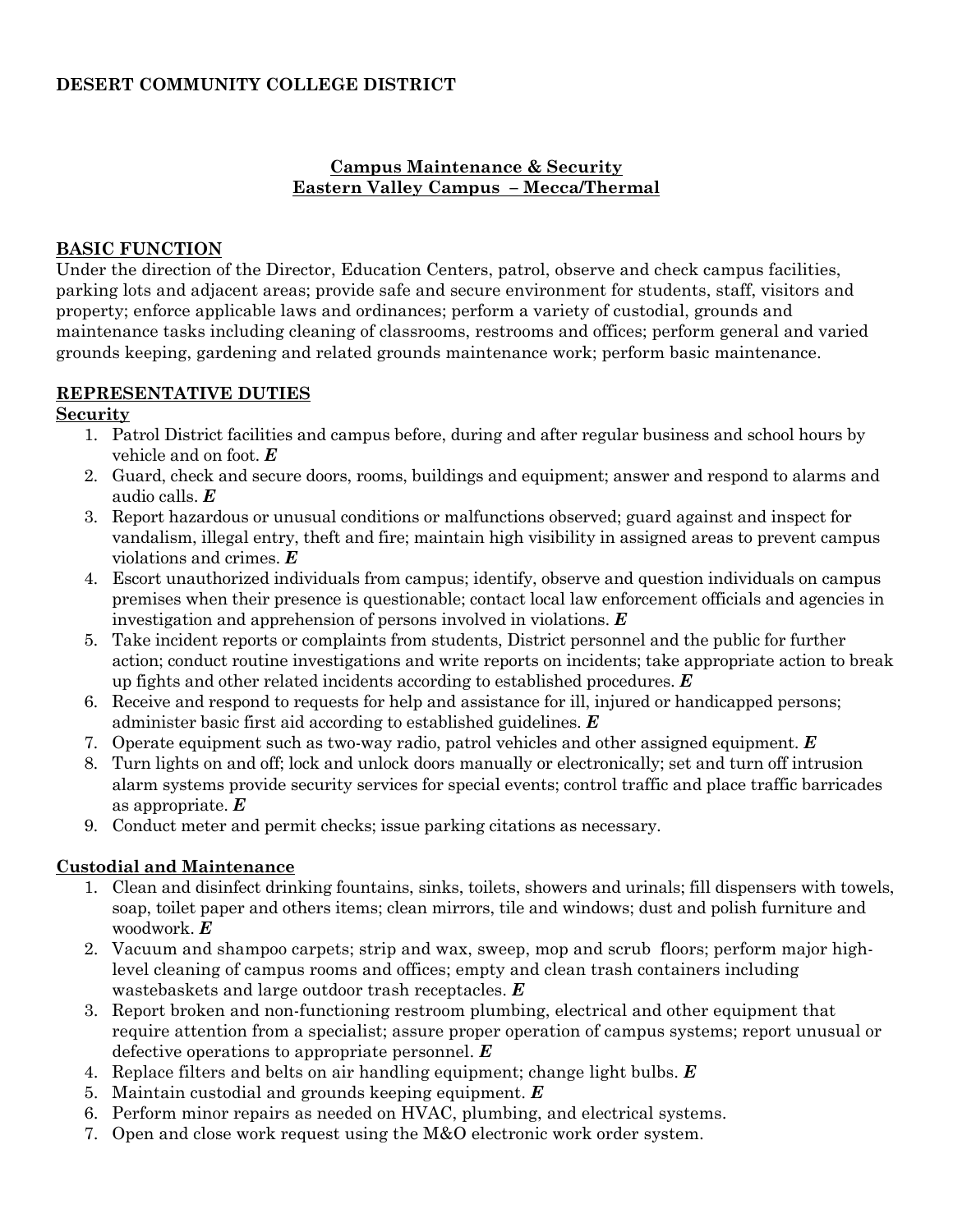- 8. Make inter-campus deliveries and deliver materials between campuses; pick up and deliver mail to and from the post office; pick up parts.
- 9. Provide emergency cleaning and restoration services in classrooms, offices and outside areas as necessary.
- 10. Raise and lower flags; clean sidewalks and other outside paved areas; empty and clean trash and garbage cans; replace liners.
- 11. Set-up and dismantle rooms, outdoor areas and other facilities for meetings, luncheons and other special activities.
- 12. Request needed supplies and parts to the main campus.

# **Grounds and Maintenance**

- 1. Plant, cultivate, prune, spray, fertilize and irrigate flowers, trees grass and shrubs; hoe weeds, rake leaves, sweep walks, pick up debris and other related duties as needed. *E*
- 2. Mow, edge, trim, fertilize and rake lawns; irrigate and water various grounds areas by hand or by operating a sprinkler system. *E*
- 3. Operate a variety of power driven equipment such as tractors, trucks, weed whips, mowers, forklifts, sweepers, earth movers, power pressure sprayers, chain saws and other equipment used in grounds maintenance work; utilize standard gardening hand tools; assure equipment is in safe operating condition. *E*
- 4. Install or sod new lawns; sweep lawns, sidewalks, blacktop and other athletic facility areas; clean and wash down football stadium; aerate and fertilize turfed areas using special equipment. *E*
- 5. Set-up and prepare seating, bleachers, tables and dividers for a variety of special events, such as concerts, athletic events, graduation and registration; dismantle, clean and repair fields and facilities. *E*
- 6. Perform maintenance and repair of automatic sprinkler systems; reline pipe and electric clock systems as required. *E*
- 7. Perform general grounds maintenance duties involved in repairing fences, mixing and pouring cement and other duties; haul sand and dirt as assigned.
- 8. Perform related duties as assigned.

# **KNOWLEDGE AND ABILITIES**

**Knowledge of**: Methods, practices, terminology and procedures used in District public safety activities; basic State vehicle and penal codes; basic law enforcement and security methods; policies and objectives of assigned program and activities; laws, rules and regulations related to assigned activities; health and safety regulations; basic record-keeping and report writing techniques; interpersonal skills using tact, firmness and diplomacy. Basic maintenance of air handling equipment; proper safety procedures in dealing with electrical equipment and fixtures; basic plumbing tools and their application; cleaning equipment, tools, materials and supplies used in custodial work; basic methods, materials and equipment used in cleaning and preserving buildings, including painted surfaces, glass, carpeting and soft floor materials; safe work practices and procedures; operation and maintenance of power grounds equipment; proper lifting techniques.

**Ability to**: Patrol, observe and monitor assigned campus and District facilities, parking lots and adjacent areas; provide safe and secure environment for students, staff, visitors, and property; enforce applicable laws and ordinances; learn security procedures and utilize sound judgment in emergency situations; perform first aid and CPR activities; learn applicable District rules, regulation, policies and procedures; communicate tactfully and effectively with students, staff and the public; observe and retain names, faces and details of occurrences; oral and written communication skills; establish and maintain cooperative and effective working relationships with others; inspect and check the security of doors, windows and gates; prevent entry and report presence of unauthorized persons on grounds or in buildings; prepare reports and other information as required; operate equipment such as two-way radio, patrol vehicles and other assigned equipment; learn to interpret, apply and explain rules, regulations, policies and procedures; communicate